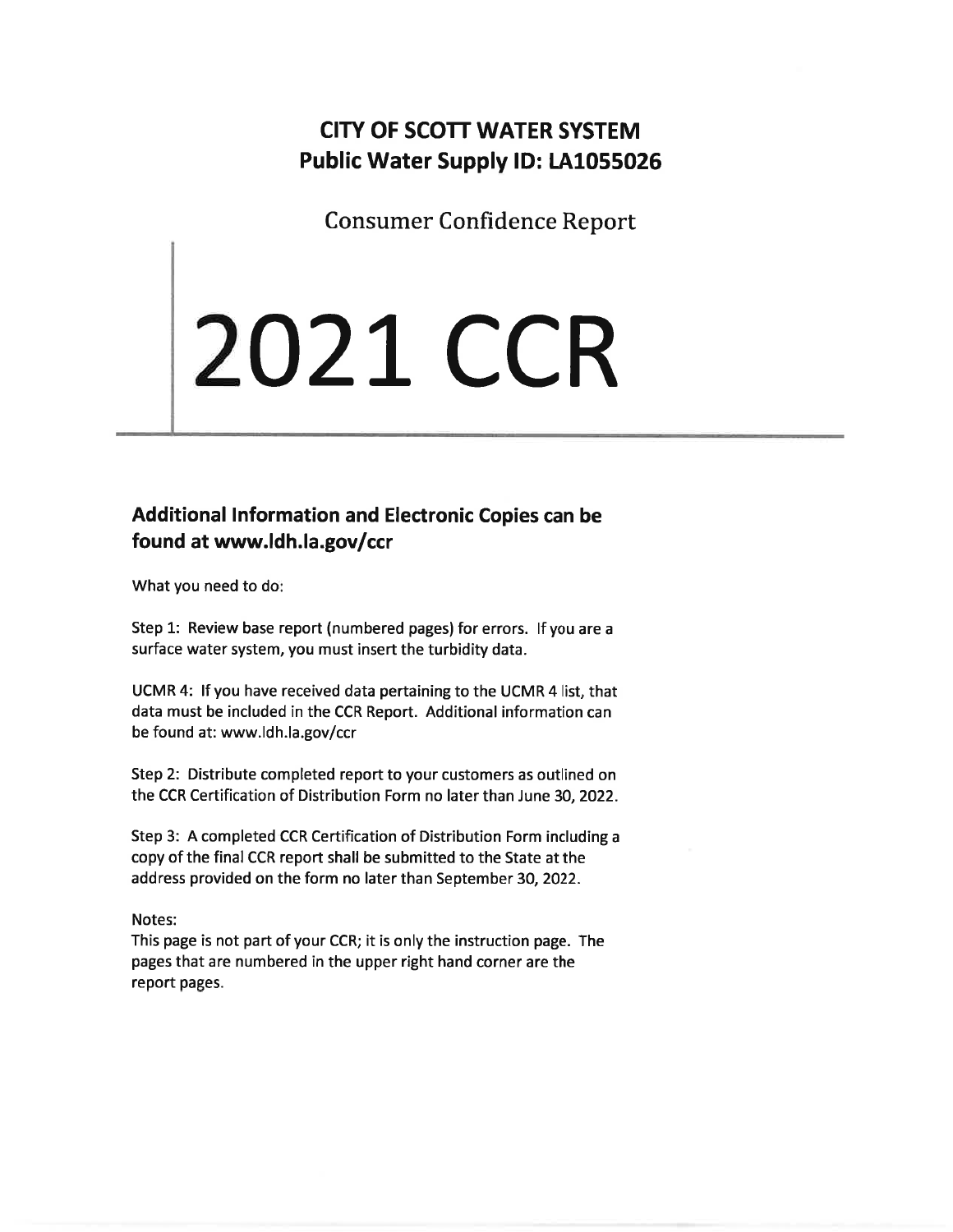$\sim 100$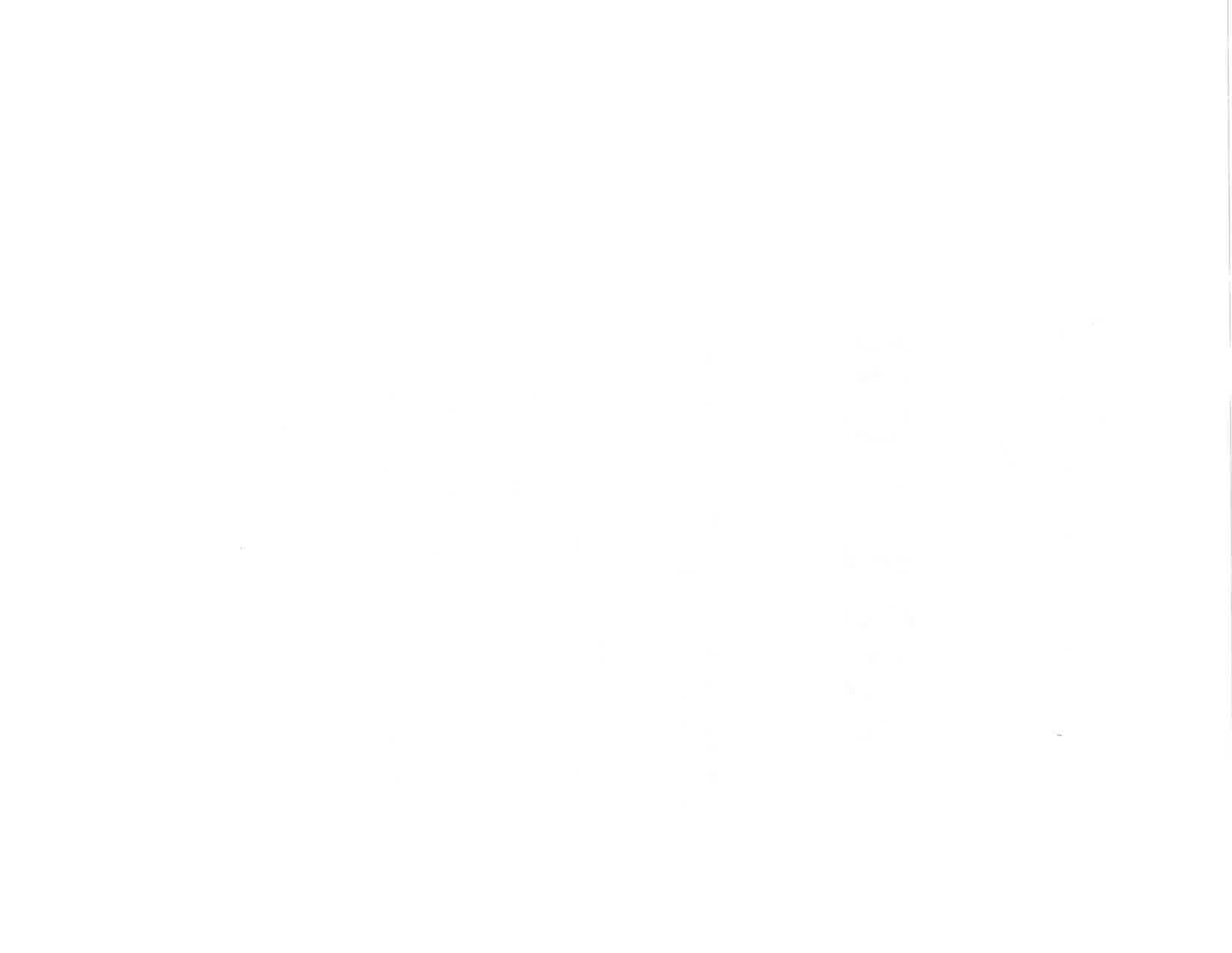## The Water We Drink

### CITY OF SCOTT WATER SYSTEM

Public Water Supply lD: 141055026

We are pleased to present to you the Annual Water Quality Report for the year 2021. This report is designed to inform you about the quality of your water and services we deliver to you everyday (Este informe contiene información muy importante sobre su agua potable. Tradúzcalo o hable con alguien que lo entienda bien). Our constant goal is to provide you with a safe and dependable supply ofdrinking water. We want you to understand the efforts we make to continually improve the water treatment process and protect our water resources. We are committed to ensuring the quality of yourwater.

Our water system purchases water as listed below:

| <b>Buver Name</b>          | <b>Seller Name</b>               |
|----------------------------|----------------------------------|
| CITY OF SCOTT WATER SYSTEM | LAFAYETTE UTILITIES WATER SYSTEM |

The sources of drinking water (both tap water and bottled water) include rivers, lakes, streams, ponds, reservoirs, springs, and wells. As water travels over the surface of land or through the ground, itdissolves naturally-occurring minerals and, in some cases, radioactive material, and can pick up substances resulting from the presence of animals or from human activity. Contaminants that may bepresent in source water include:

Microbial Contaminants - such as viruses and bacteria, which may come from sewage treatment plants, septic systems, agricultural livestock operations, and wildlife.

lnorganic Contaminants - such as salts and metals, which can be naturally-occurring or result from urban stormwater runoff, industrial, ordomestic wastewater discharges, oil and gas production, mining, or farming.

Pesticides and Herbicides - which may come from a variety of sources such as agriculture, urban stormwater runoff, and residential uses.

Organic Chemical Contaminants - including synthetic and volatile organic chemicals, which are by-products of industrial processes and petroleum production, and can also come from gas stations, urban stormwater runoff, and septic systems.

Radioactive Contaminants - which can be naturally-occurring or be the result of oil and gas production and mining activities.

ln order to ensure that tap water is safe to drink, EPA prescribes regulations which limit theamount of certain contaminants in water provided by public water systems. Food and Drug Administration regulations establish limits for contaminants in bottled water which must provide the same protection for public health. We want our valued customers to be informed about their water utility. lf you have any questions about this report, want to attend any scheduled meetings, or simplywant to learn more about your drinking water, please contact JAN-SCOTT RICHARD at .

lf present, elevated levels of lead can cause serious health problems, especially for pregnantwomen and young children. Lead in drinking water is primarily from materials and components associated with service lines and home plumbing. CITY OF SCOTT WATER SYSTEM is responsible for providing high quality drinking water, but cannot control the variety of materials used in plumbing components. When your water has been sitting for several hours, you can minimize the potential forlead exposure by flushing your tap for 30 seconds to 2 minutes before using water for drinking orcooking. lf you are concerned about lead in your water, you may wish to have your water tested.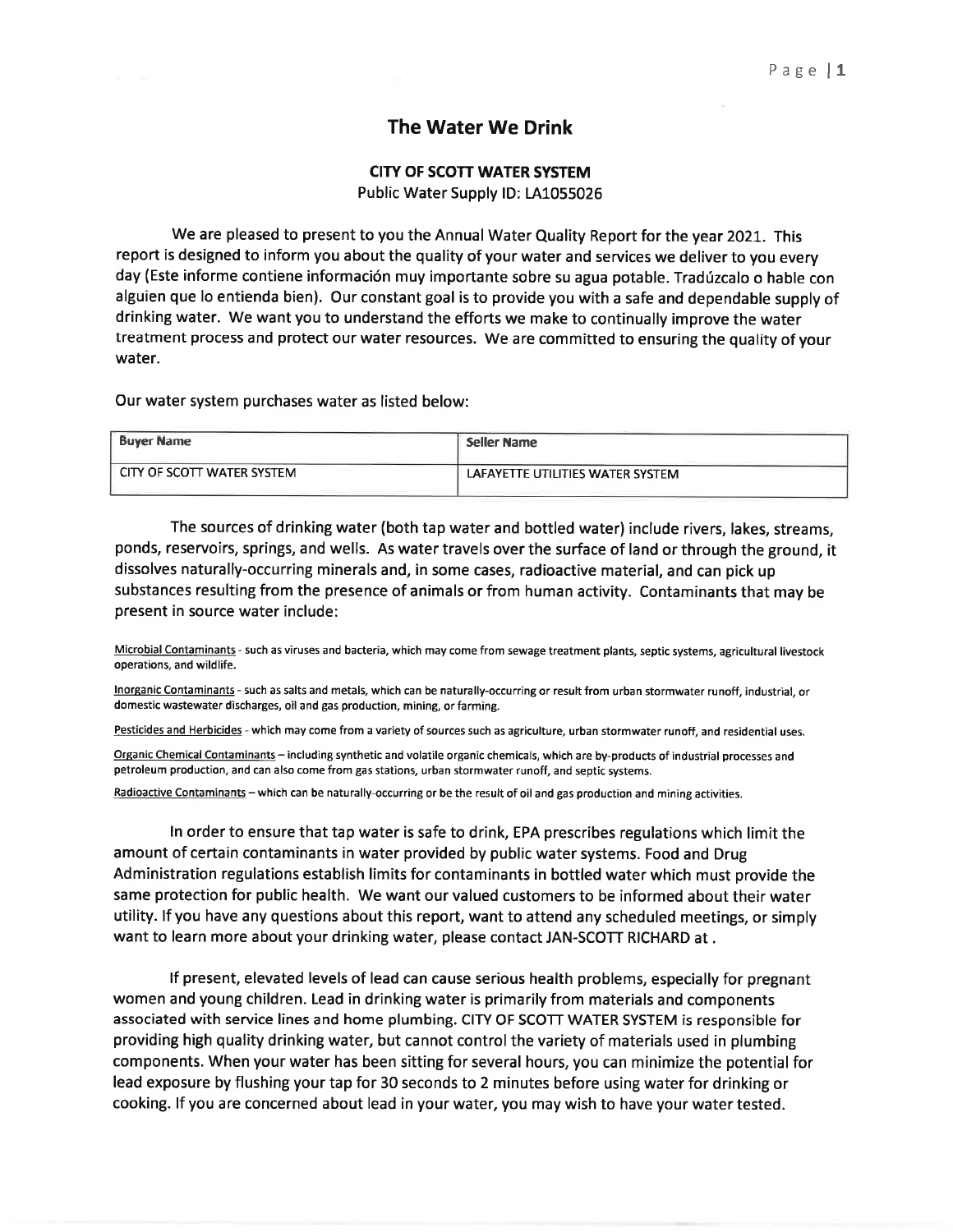lnformation on lead in drinking water, testing methods, and steps you can take to minimize exposure is available from the Safe Drinking Water Hotline or at http://www.epa.gov/safewater/lead.

The Louisiana Department of Health routinely monitors for constituents in your drinking water according to Federal and State laws. The tables that follow show the results of our monitoring during the period of January 1st to December 31st, 2021. Drinking water, including bottled water, may reasonably be expected to contain at least small amounts of some contaminants. The presence of contaminants does not necessarily indicate that water poses a health risk.

ln the tables below, you will find many terms and abbreviations you might not be familiar with To help you better understand these terms, we've provided the following definitions:

Parts per million (ppm) or Milligrams per liter (mg/L) - one part per million corresponds to one minute in two years or a single penny in s10,000.

Parts per billion (ppb) or Micrograms per liter (ug/L) - one part per billion corresponds to one minute in 2,000 years, or a single penny in s10,000,00o.

Picocuries per liter ( $pCi/L$ ) - picocuries per liter is a measure of the radioactivity in water.

Nephelometric Turbidity Unit (NTU) - nephelometric turbidity unit is a measure of the clarity of water. Turbidity in excess of 5 NTU is just noticeable to the average person.

Treatment Technique (TT) - an enforceable procedure or level of technological performance which public water systems must follow to ensure control of a contaminant.

Action level (AL) - the concentration of a contaminant that, if exceeded, triggers treatment or other requirements that a water system must follow.

Maximum contaminant level (MCL) - the "Maximum Allowed" MCL is the highest level of a contaminant that is allowed in drinking water. MCL's are set as close to the MCLG's as feasible using the best available treatment technology.

Maximum contaminant level goal (MCLG) - the "Goal" is the level of a contaminant in drinking water below which there is no known or expected risk to human health. MCLG'S allow for a margin of safety.

Maximum residual disinfectant level (MRDL) - The highest level of a disinfectant allowed in drinking water. There is convincing evidence that addition of a disinfectant is necessary for control of microbial contaminants.

Maximum residual disinfectant level goal (MRDLG) - The level of a drinking water disinfectant below which there is no known or expected risk to health. MRDLGS do not reflect the benefits of the use of disinfectants to control microbial contaminants.

Level 1 assessment - A study of the water system to identify potential problems and determine (if possible) why total coliform bacteria have been found in our water system.

Level 2 Assessment - A very detailed study of the water system to identify potential problems and determine (if possible) why an E. coli MCL violation has occurred and/or why total coliform bacteria have been found in our water system on multiple occasions.

During the period covered by this report we had below noted violations of drinking water regulations.

| Compliance Period                                                | Analyte | 'VDE |
|------------------------------------------------------------------|---------|------|
| <sup>1</sup> No Violations Occurred in the Calendar Year of 2021 |         |      |

Our water system tested a minimum of 10 samples per month in accordance with the Total Coliform Rule for microbiological contaminants. With the microbiological samples collected, the water system collects disinfectant residuals to ensure control of microbial growth.

| Disinfectant    | Date | <b>HighestRAA</b> | Unit | Range    | <b>MRDL</b> | <b>MRDLG</b> | Typical Source                             |
|-----------------|------|-------------------|------|----------|-------------|--------------|--------------------------------------------|
| <b>CHLORINE</b> | 2021 | o<br>ه. ۱         | ppm  | ⊥.08 - 1 |             |              | . Water additive used to control microbes. |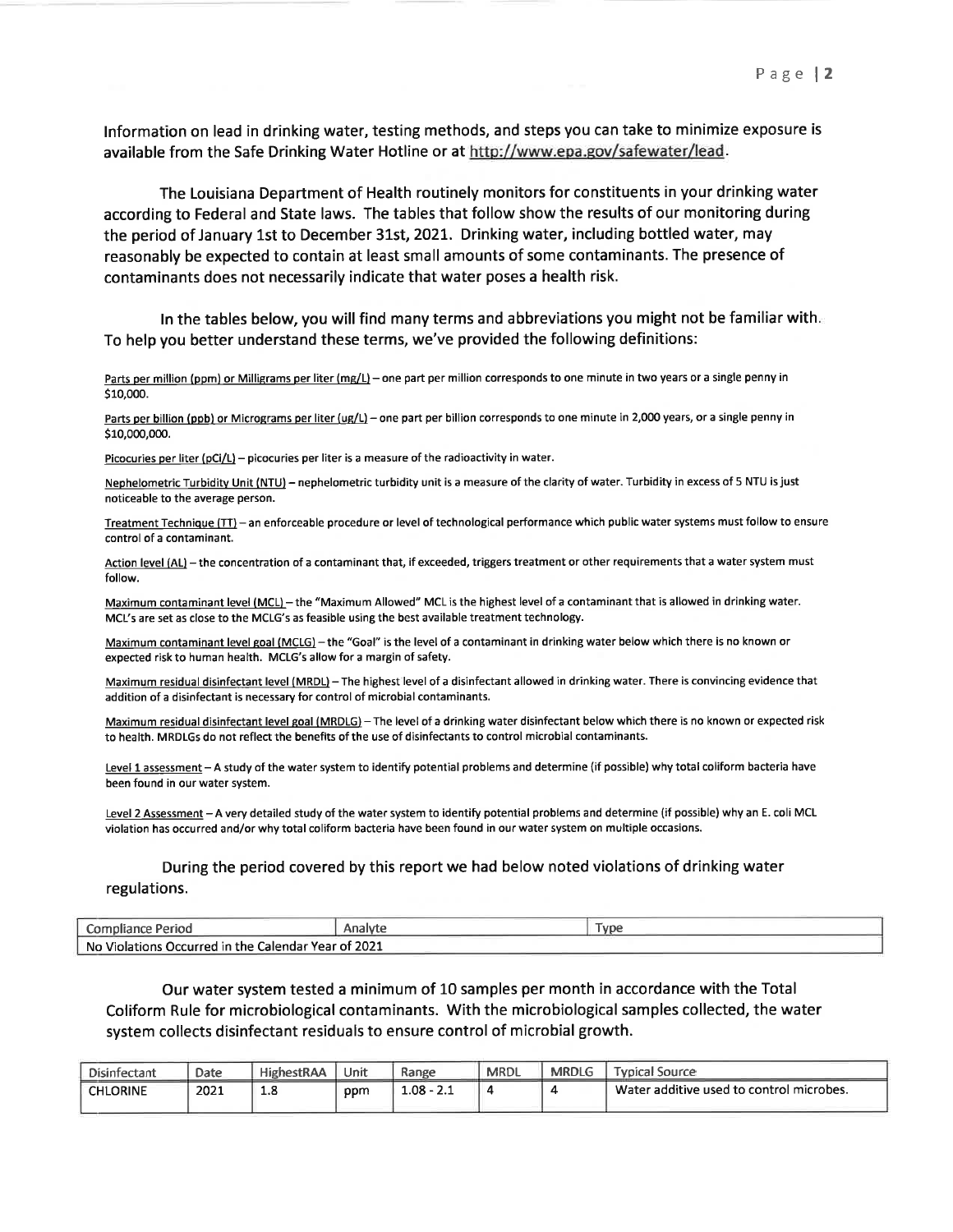ln the tables below, we have shown the regulated contaminants that were detected. Chemical Sampling of our drinking water may not be required on an annual basis; therefore, information providedin this table refers back to the latest year of chemical sampling results.

| <b>Regulated</b><br><b>Contaminants</b>                 | <b>Collection</b><br><b>Date</b> | <b>Water System</b>                                         | <b>Highest</b><br>Value | Range               | <b>Unit</b> | <b>MCL</b>     | <b>MCLG</b>      | <b>Typical Source</b>                                                                                                                                                                                                     |  |  |  |
|---------------------------------------------------------|----------------------------------|-------------------------------------------------------------|-------------------------|---------------------|-------------|----------------|------------------|---------------------------------------------------------------------------------------------------------------------------------------------------------------------------------------------------------------------------|--|--|--|
| <b>ARSENIC</b>                                          | 6/21/202                         | <b>LAFAYETTE</b><br><b>UTILITIES WATER</b><br><b>SYSTEM</b> | 1.7                     | $0 - 1.7$           | ppb         | 10             | $\mathbf{0}$     | Erosion of natural deposits; Runoff from<br>orchards; Runoff from glass and electronics<br>production wastes                                                                                                              |  |  |  |
| <b>BARIUM</b>                                           | 6/21/202                         | <b>LAFAYETTE</b><br><b>UTILITIES WATER</b><br><b>SYSTEM</b> | 0.22                    | $0 - 0.22$          | ppm         | $\overline{2}$ | $\overline{2}$   | Discharge of drilling wastes; Discharge from<br>metal refineries; Erosion of natural deposits                                                                                                                             |  |  |  |
| <b>COMBINED</b><br><b>RADIUM (-226 &amp;</b><br>$-228$  | 6/21/202                         | <b>LAFAYETTE</b><br><b>UTILITIES WATER</b><br><b>SYSTEM</b> | 1.651                   | $\Omega$ -<br>1.651 | pCi/l       | 5              | $\mathbf{0}$     | <b>Erosion of natural deposits</b>                                                                                                                                                                                        |  |  |  |
| <b>FLUORIDE</b>                                         | 6/21/202                         | <b>LAFAYETTE</b><br><b>UTILITIES WATER</b><br><b>SYSTEM</b> | 0.2                     | 0.2                 | ppm         | 4              | $\boldsymbol{A}$ | Erosion of natural deposits; Water additive<br>which promotes strong teeth; Discharge from<br>fertilizer and aluminum factories                                                                                           |  |  |  |
| <b>GROSS BETA</b><br><b>PARTICLE</b><br><b>ACTIVITY</b> | 2/8/2021                         | <b>LAFAYETTE</b><br><b>UTILITIES WATER</b><br><b>SYSTEM</b> | 1.84                    | $0 - 1.84$          | pCi/l       | 50             | $\bf{0}$         | Decay of natural and man-made deposits.<br>Note: The gross beta particle activity MCL is 4<br>millirems/year annual dose equivalent to the<br>total body or any internal organ. 50 pCi/L is<br>used as a screening level. |  |  |  |
| NITRATE-NITRITE                                         | 2/8/2021                         | <b>LAFAYETTE</b><br><b>UTILITIES WATER</b><br><b>SYSTEM</b> | 0.3                     | $0 - 0.3$           | ppm         | 10             | 10               | Runoff from fertilizer use; Leaching from<br>septic tanks, sewage; Erosion of natural<br>deposits                                                                                                                         |  |  |  |

| Lead and<br>Copper                                          | Date | 90 <sup>TH</sup><br>Percentile | Range | Unit | AL | <b>Sites</b><br><b>Over AL</b> | <b>Fypical Source</b> |  |
|-------------------------------------------------------------|------|--------------------------------|-------|------|----|--------------------------------|-----------------------|--|
| No Detected Results were Found in the Calendar Year of 2021 |      |                                |       |      |    |                                |                       |  |

| <b>Disinfection</b><br><b>Byproducts</b> | Sample Point  | Period | <b>Highest</b><br><b>LRAA</b> | Range            | <b>Unit</b> | <b>MCL</b> | <b>MCLG</b> | <b>Typical Source</b>                        |
|------------------------------------------|---------------|--------|-------------------------------|------------------|-------------|------------|-------------|----------------------------------------------|
| TOTAL HALOACETIC<br>ACIDS (HAA5)         | 1010 DELHOMME | 2021   | 3                             | $2.6 -$<br>2.6   | ppb         | 60         | 0           | By-product of drinking<br>water disinfection |
| TOTAL HALOACETIC<br>ACIDS (HAA5)         | 424 LAUREN    | 2021   | 3                             | $3.3 -$<br>3.3   | ppb         | 60         | $\Omega$    | By-product of drinking<br>water disinfection |
| <b>TTHM</b>                              | 1010 DELHOMME | 2021   | 11                            | $11.2 -$<br>11.2 | ppb         | 80         | 0           | By-product of drinking<br>water chlorination |
| <b>TTHM</b>                              | 424 LAUREN    | 2021   | 14                            | $14 -$<br>14     | ppb         | 80         | 0           | By-product of drinking<br>water chlorination |

 $\sim$